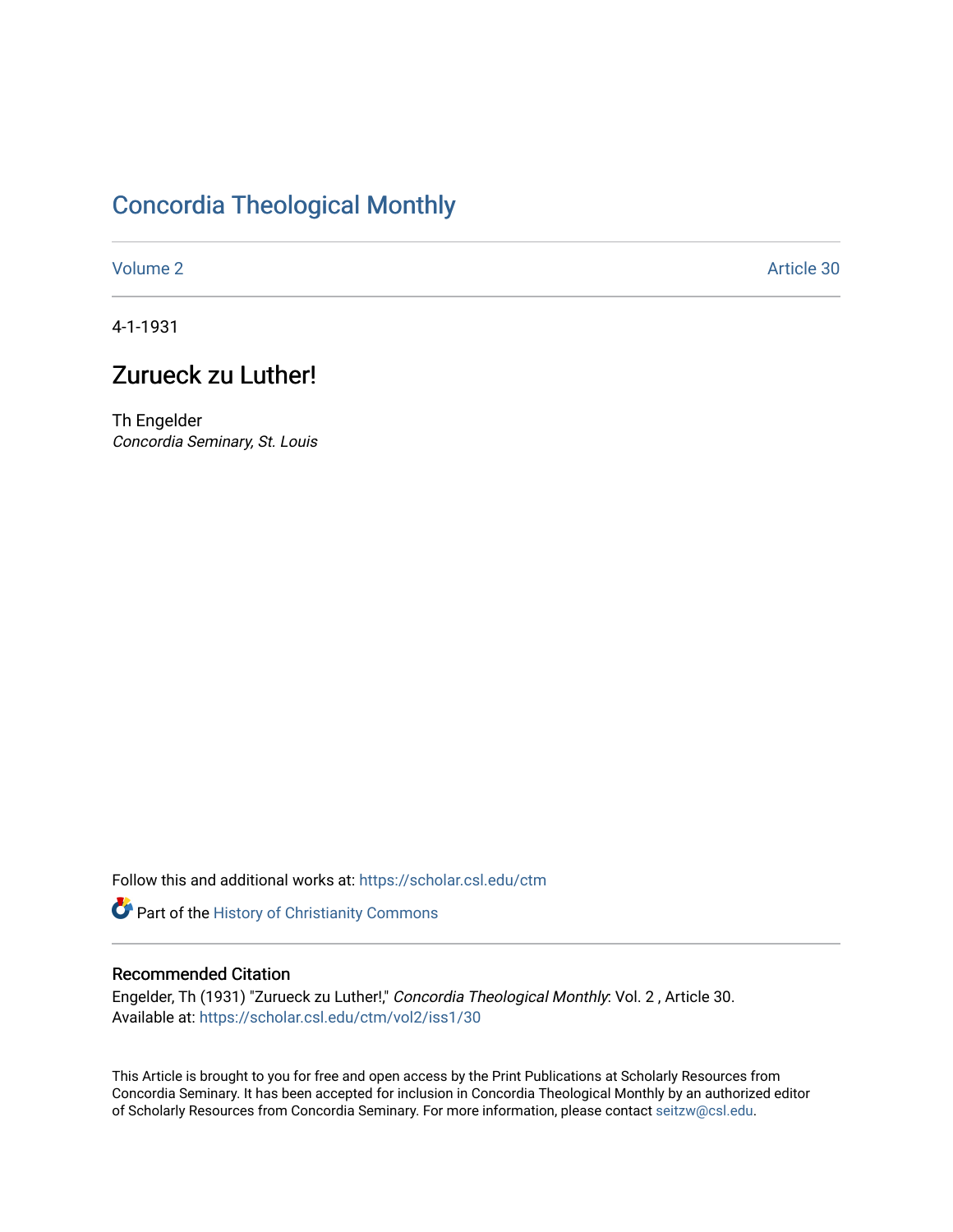## Engelder: Zurueck zu Luther!

bor Hunger schützen können. Aber er hat sich da dieses Gebrauches feiner Allmacht enthalten, er hat, weil das fein Erlöferberuf mit fich brachte, darauf verzichtet, fich felber zu helfen, wie er wohl gefonnt hätte. Als er feine große Paffion antrat, hätte er leicht eine Legion Engel herbeirufen können. Er hatte Recht und Macht dazu; denn er war Gottes Sohn, der HErr der Engel. Aber er hat die Engel zurücks gehalten. Er hat fich diefes Gebrauches feiner göttlichen Herrlichteit enthalten, weil er leiden wollte. In dieser Beziehung hat Christus Bers zicht geleistet, daß er sich des willkürlichen, fchrankenlosen Gebrauches feiner göttlichen Herrlichkeit enthielt.

So weit die Ausführungen D. Stöckhardts. Jeder lutherische Theolog wird wohl daran tun, angefichts der neuesten Renose, fonders lich der der feineren Modernisten, den Tegt, wie oben angedeutet, in allen seinen Teilen und nach allen Seiten gründlich durchzustudieren.

B. E. Kresmann.

1

#### **Burück zu Luther!**

"Aus voller Seele unterschreiben wir, was Prof. D. Thomasius in der Vorrede zu dem ersten Teile seiner Dogmatik (Christi Person und Werf; Erlangen, 1853) fchreibt: ,Wir haben feit einiger Zeit und mit Recht wieder angefangen, auf unsere älteren Dogmatiker zurückzugehen; aber wir werden wohl tun, uns noch mehr als bisher in den Mann zu vertiefen, in deffen Herzen das Blut des evangelischen Glaubens am wärmsten und lebendigsten pulsierte. Aus Luther ist, wie mich dünkt, noch unendlich viel für die Neubelebung und Erfrischung unserer Dogs matik, von welcher man neuerdings gesagt hat, "daß sie etwas kahl zu werden beginnt", zu gewinnen." (Walther, Vastoraltheologie, S. 13.) "Die Theologie muß wieder Theologie des Wortes werden, mit all dem Gehorsam der Väter und mit aller Energie der Väter — Rückkehr zum Wort Gottes! Ein Zug der Rückkehr scheint ja vorhanden in der wachjenden Lutherforschung, in der junglutherischen Bewegung, in dem Studium Luthers auch in Pfarrerkreisen, in der erstaunlichen Menge von Lutherzitaten in der kirchlichen Preffe. Welche Theologie setzte sich heute nicht mit Luther auseinander? Und doch fann man nicht an allem ungeminderte Freude haben. Ift es nicht oft mehr Lutherrenaissance als Luthertum, mehr Lutherstudium als Luthernachfolge: ,Folget mir, liebe Brüder, wie ihr uns habt zum Vorbilde'? Ift es nicht beachtlich, daß beste Lutherkenner in den Zentralfragen seines Glaubens ihm den Abicied aeben? Das Lutherstudium begrüßen wir von Herzen; es müßte noch biel mehr getrieben werben. Aber man bleibe nicht stehen bei dem Bekämpfer des Papsttums, bei dem angeblichen Herold der "Glaubensfreiheit", bei der hiftorischen Figur der Kirchengeschichte; man nehme ihn als bas, was er war, ein Prophet Gottes, der Mann des

Published by Scholarly Resources from Concordia Seminary,

258